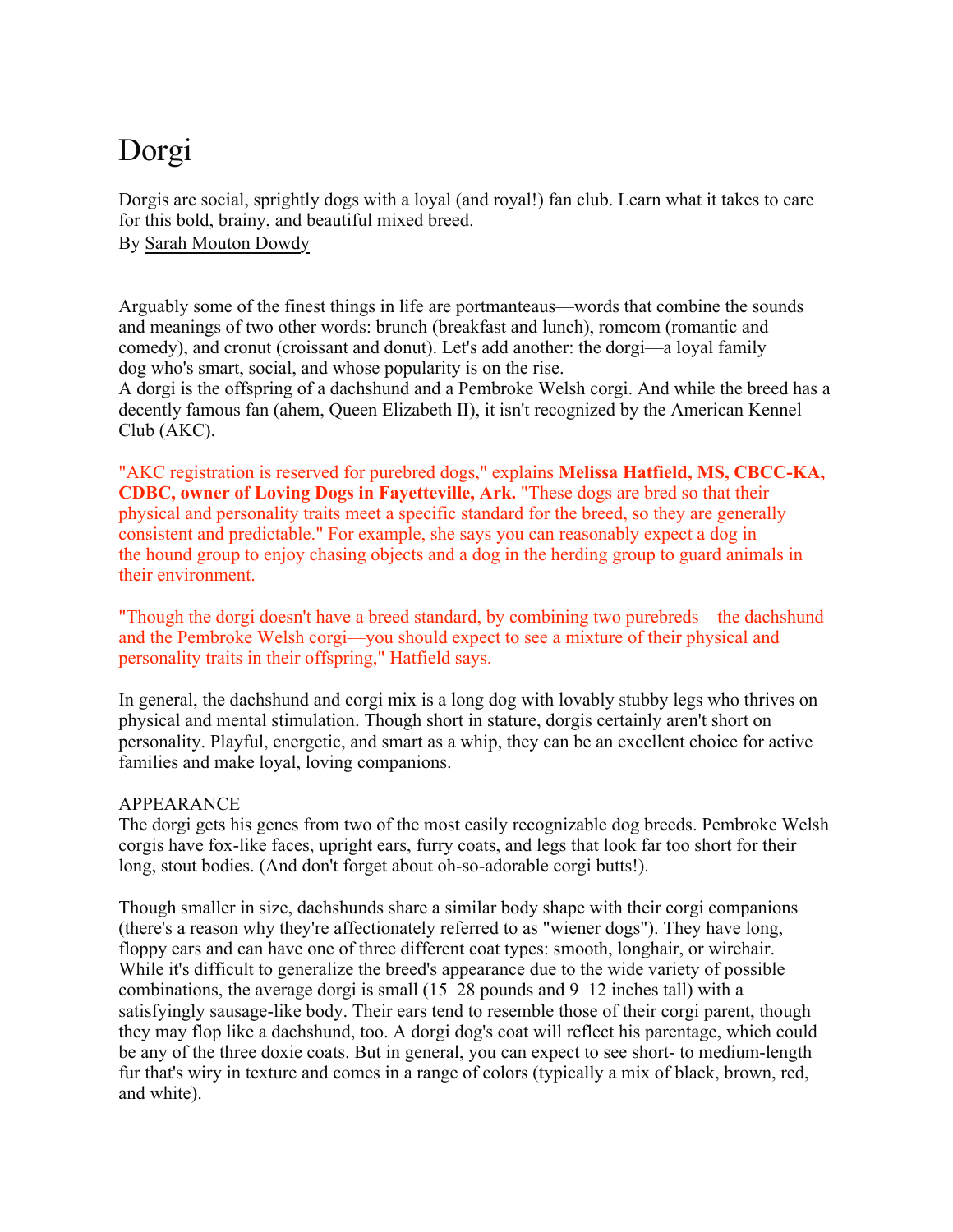#### TEMPERMENT

"Because a herding dog (corgi) has been bred to a hunting dog (dachshund), we can expect to see strong instincts for either or both in the dorgi," Hatfield says. "This means an energetic, intelligent dog who will do well with games, lots of mental activity, and plenty of human interaction."

In other words, dorgis may be shaped like potatoes, but don't expect them to behave like the kind you'd find on a couch. They are spirited, social, and can exhibit undesirable behavior if they don't receive enough physical (and brain!) play.

The dorgi's parents were bred to work, and the apple hasn't fallen far from the tree. "The instincts of chasing and running a scent are going to be strong in the dorgi," Hatfield says, "And both of the parent breeds have a tendency to bark." This means that dorgis might not be a particularly good choice for a family with small children; interactions will need to be supervised and children should be taught how to properly play with pets. But older kiddos could find the dorgi to be a great playmate.

Hatfield says running and barking after other dogs, squirrels, and small animals is likely with dorgis. "This behavior should be stopped early, as it's very self-rewarding for the dog and difficult to break," she explains. "It's an activity that fulfills his natural instincts!"

#### LIVING NEEDS

Dorgis are adaptable dogs who can flourish in a variety of settings. These walking sausages are small enough to do well in apartments, though it's worth noting they can be loud communicators who are likely to bark in the presence of strangers and unfamiliar animals. Both parents were bred to work alongside their humans, so whether a dorgi's setting is small and urban or sprawling and rural, he will need lots of human interaction and opportunities to stretch his legs and mind.

Hatfield says dorgis are most likely to thrive with the companionship of older children and adults who can appreciate and meet the needs of these loyal, affectionate, high-energy dogs. Lonely, bored dorgis may find an unpleasant outlet to keep themselves busy, such as chewing or barking. Dorgis should never be left alone for extended periods of time, especially without interactive toys to keep them busy

"Because a herding dog (corgi) has been bred to a hunting dog (dachshund), we can expect to see strong instincts for either or both in the dorgi. This means an energetic, intelligent dog who will do well with games, lots of mental activity, and plenty of human interaction." — MELISSA HATFIELD, MS, CBCC-KA,CDBC

## CARE

As with any breed, early socialization is a crucial part of raising a well-adjusted dorgi. Hatfield explains that all dogs, regardless of breed, experience the same developmental stages. From birth to around 16 weeks of age is called the "critical period," and according to Hatfield, it's imperative that puppies get plenty of environmental enrichment and contact with both twoand four-legged friends during this time. "I like to encourage a 'one-a-day' enrichment plan," she says. "Plan one new activity or outing a day, and you should end up with a well-socialized dog and an excellent lifelong companion. Puppy classes, playdates, and obedience classes are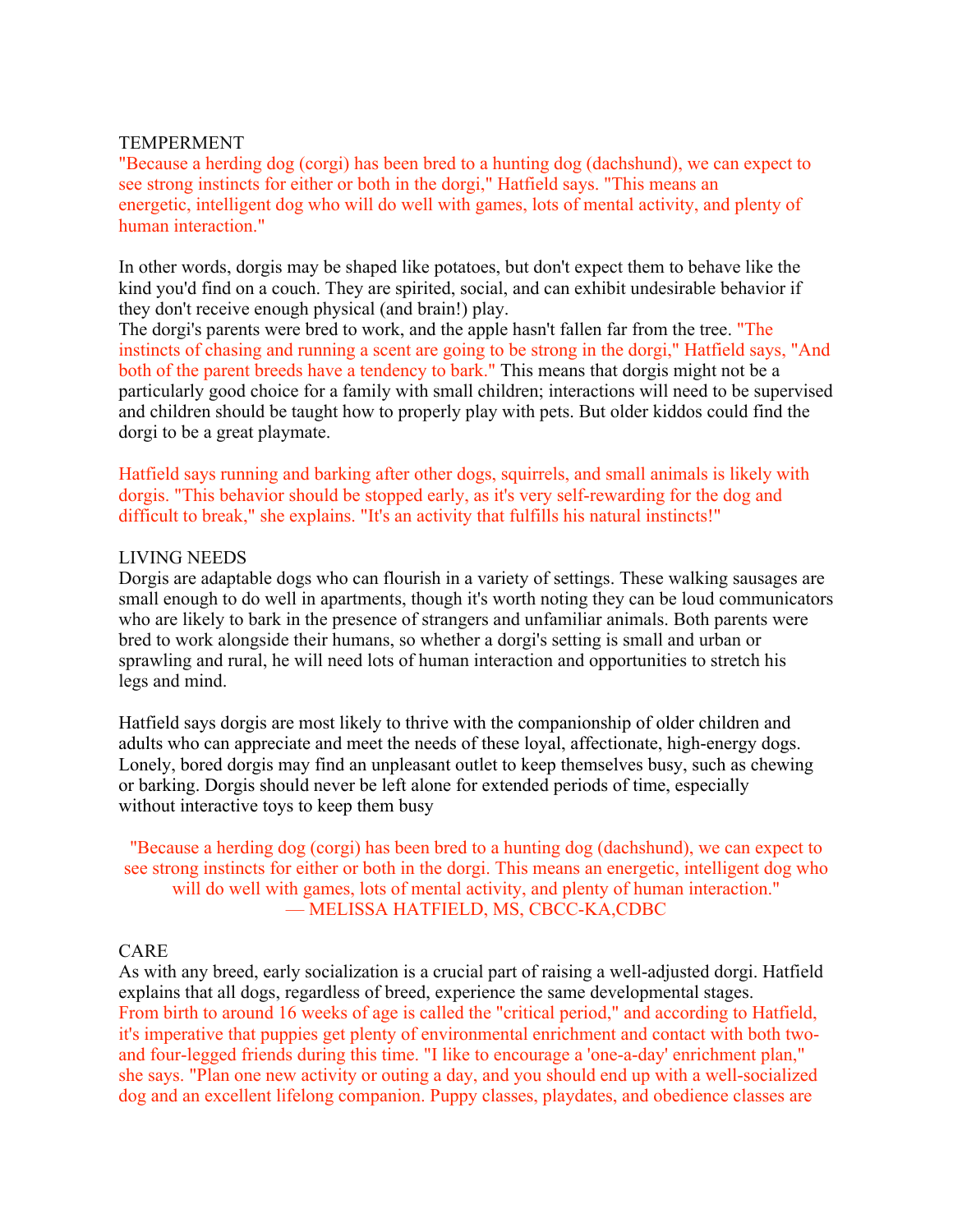excellent next steps after your dog matures past the 16-week mark."

Both corgis and dachshunds are often described as willful, but that doesn't necessarily mean dorgi puppies will be difficult to train. Training will, however, take diligence and patience. "The challenge might come with getting a reliable recall (getting your dog to respond when you call his name), because once involved in a chase, the dog could become more focused on his job than responding to you," Hatfield says. "Teaching a dorgi to recall early in the chase sequence (before they become too aroused) could save his life."

There are other ways to satisfy the dorgi's natural instincts to chase and doing so will be important for both you and your pet.

"Since both parents are highly intelligent and visually oriented to quick movement, dorgis should respond especially well to ball and mental enrichment games," she adds. Hatfield recommends trying hide-and-seek, which can be played inside or outside. "The human hides, and the dog seeks when given the 'come' command," she explains. "Be sure to treat him once he finds you!"

Finding your dog's motivation is a key part of training and play and will be unique to your dog. "Pet parents commonly assume that their dog should like a particular treat, and when they don't respond, the dog is labeled as 'unmotivated,'" Hatfield says. "But if at first you don't succeed with what you think would be rewarding, keep trying! Some just prefer a pat on the head or their favorite squeaky toy."

A dorgi's grooming needs are in part determined by the type of coat he inherits from his parents, but you can generally expect to provide a weekly brushing. If your dorgi's ears are floppy, it will be especially important for you to regularly check them to keep infections at bay. But there's no need to regularly clean your dog's ears if they aren't actually dirty. His nails should be trimmed short, and he'll need a bath every so often to keep him smelling his best.

## **HEALTH**

Dorgis are relatively healthy dogs who can live up to 15 years. However, they may inherit some of the health problems common to their parents:

Obesity: Both of the dorgi's parents are prone to weight gain. And while a large gut is sometimes seen as a cuteness enhancer, it's bad for your buddy's health. Be sure to talk to your veterinarian about your pet's weight. They can advise you on matters of nutrition and exercise, and they'll teach you how to monitor your dorgi's weight at home. Intervertebral disc disease: Short dogs with long bodies (both corgis and dachshunds) are at risk for intervertebral disc disease (IVDD), in which one or more of the jelly-like discs between a dog's vertebrae slips or ruptures. This can be caused simply by old age or by an injury. While you can't necessarily prevent IVDD, you can talk to your veterinarian about exercises that would strengthen your dog's core—a strength that will help his recovery if he ever develops the condition.

Hip and elbow dysplasia: Both corgis and dachshunds are predisposed to hip dysplasia and elbow dysplasia, developmental conditions in which the joints are deformed and loose, leading to pain, mobility problems, and osteoarthritis. Though the signs of hip and elbow dysplasia often don't appear until the dog is older, you can screen your dorgi for the condition at a young age with X-rays. These radiographs can help your vet determine how likely it is that your dog will have problems in the future and whether you should consider early surgical intervention.